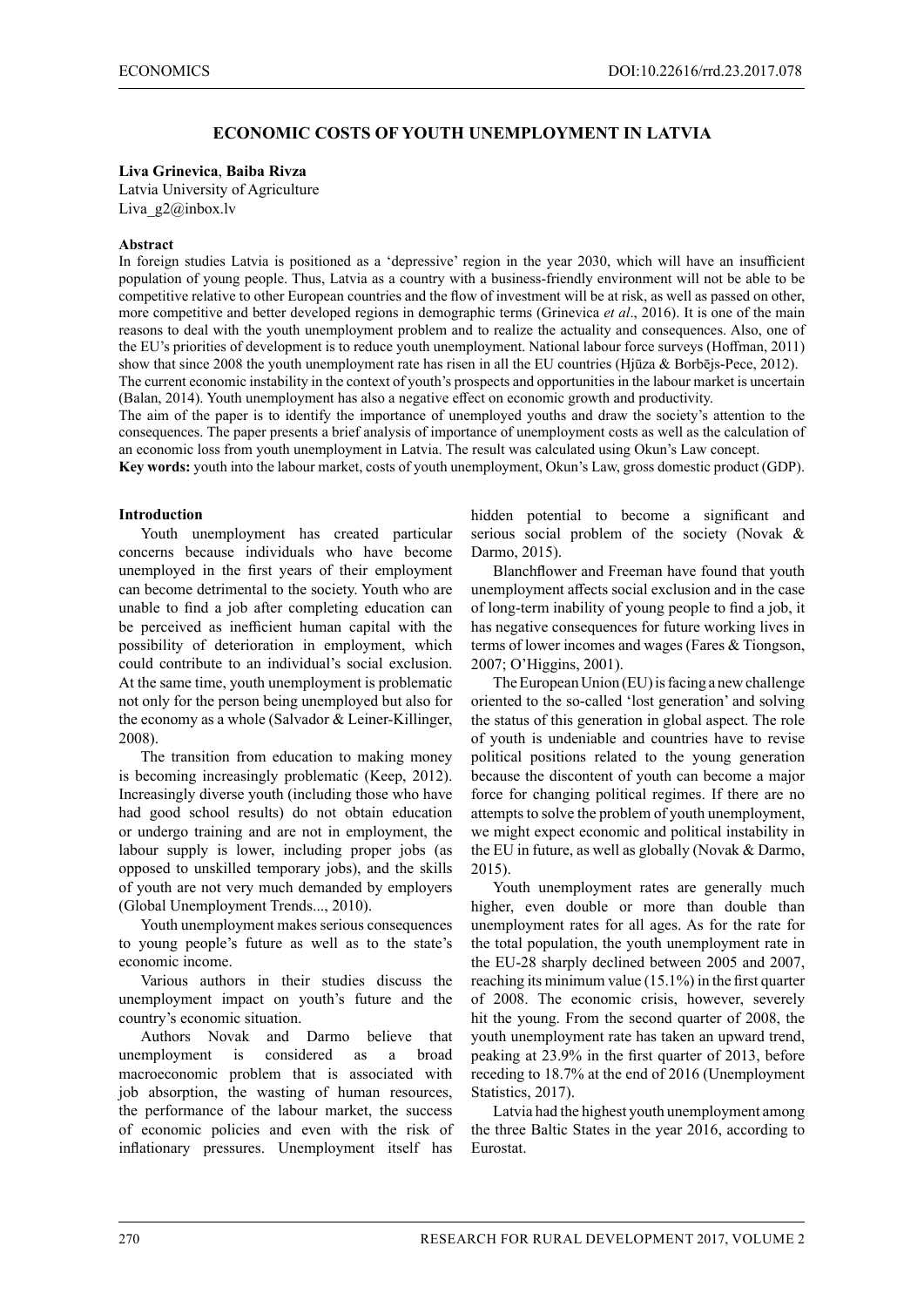The Eurostat figures show that 17.3% of young people aged 15-24 years were jobless in Latvia in 2016, growing by 1 percentage point from 2015.

In Lithuania, this rate was 14.5% in contrast to 16.3% a year ago, while in Estonia 13.4% of youngsters were unemployed, up 0.3 percentage points from 2015.

At the same time, the EU average for youth unemployment in 2013 was 18.7% of young people between 15 and 24 years of age, down 1.6 percentage points from 2015 (Youth unemployment in..., 2017).

As stated above, in foreign studies Latvia is mentioned as a region with an insufficient population in the year 2030, which is one of the main reasons why there is the need to identify the amount of losses from youth unemployment and find the way how to deal with it.

The paper's aim was not to solve all problems associated with youth unemployment. In this case, the authors would like to introduce readers to the youth unemployment problem, economic costs of youth unemployment and the calculation of economic losses from unemployed youth's in Latvia.

*The main aim of the research* is to calculate the lost GDP from youth unemployment in Latvia.

*The following tasks are set to achieve the aim:*

- 1. To describe the main trends in youth unemployment;
- 2. To evaluate the theoretical findings on economic costs of unemployment by different authors;
- 3. To calculate the lost GDP by using Okun's Law from youth unemployment in the period from 2008 to 2015 in Latvia.

*Novelty of the research:* the lost GDP due to youth unemployment in Latvia in the period from 2008 to 2015 was calculated.

### **Materials and Methods**

*Research methodology:* the monographic and descriptive method, statistical research methods, the graphic method, synthesis and analysis, the logical construction method, Okun's Law concept using GDP calculations to calculate the lost GDP from youth unemployment in the period from 2008 to 2015 in Latvia.

*Theoretical framework of the research:* the research elaboration is based on other scientific researches and findings in the economic field, statistical information provided by the Central Statistical Bureau of Latvia and Eurostat.

#### **Results and Discussion**

#### *Analysis of Unemployment*

The crisis that hit Europe in 2008 significantly and constantly more affects youth: in August 2015, youth (including aged up to 25 years) unemployment in the EU-28 was 20.1%, while the overall unemployment rate was 9.4%. Youth unemployment is more than twice as high as unemployment among adults in the EU-28. In addition to the immediate impact of the crisis, the education system and labour market structural problems in the transition from school to work has become lengthy and complicated. Youth unemployment can leave a lasting negative impact. In addition to a higher risk of unemployment, youth are also at a higher risk of poverty and exclusion and encounter more health problems in the future. A report by the European Commission 'Communication from the Commission to the European Parliament, the Council of Europe, the European Economic and Social Committee and the Committee of the Regions' (2012) highlights that there is an urgent need for effective solutions for youth in their transition to employment (Komisijas paziņojums Eiropas..., 2012).

In Latvia, Figure 1 shows that in 2009 compared with 2008 the overall unemployment rate was 9.8 percentage points higher. In 2010, the overall unemployment rate reached the highest level (19.5%), assessing the period of time from 2006 to 2015. In 2010, both overall and for young people in the age groups of 15-29 years, the unemployment rate reached the highest values – among young people aged between 15-19 years – 63%, 20-24 years – 32.8%, 25-29 years – 21.2%, exceeding the average overall unemployment rate. In 2015, unemployment in total has fallen by 0.9 percentage points compared with 2014. In 2015, the overall unemployment rate was 9.9%, for young people aged 15-19 years  $-27.9\%$ , young people between 20-24 years old – 15.1%, and young people between 25-29 years old – 10.6%.

In 2016, youth unemployment aged 15-19 was fallen by 8.6 percentage points compared with 2015. The overall unemployment rate was 9.6%. Youth unemployment aged 20-24 increased by 2 percentage points – 17.1% compared with 2015, for young people aged 25-29 increased by 0.2 percentage points – 10.8% compared with 2015.

### *Economic costs of unemployed youth*

Unemployment leads to significant losses both for the unemployed and for society as a whole, the damage increases with the length of unemployment (Dao & Loungani, 2010).

Costs of unemployed include loss of income, loss of skills and qualifications, negative impacts on health, etc. For society it is the fall in tax revenue and increases of fiscal cost are due to unemployment benefits, income inequality and poverty increase, weakening of social cohesion (e.g., less trust to the state power) and the loss of human capital. Structural unemployment causes (e.g., skills and geographical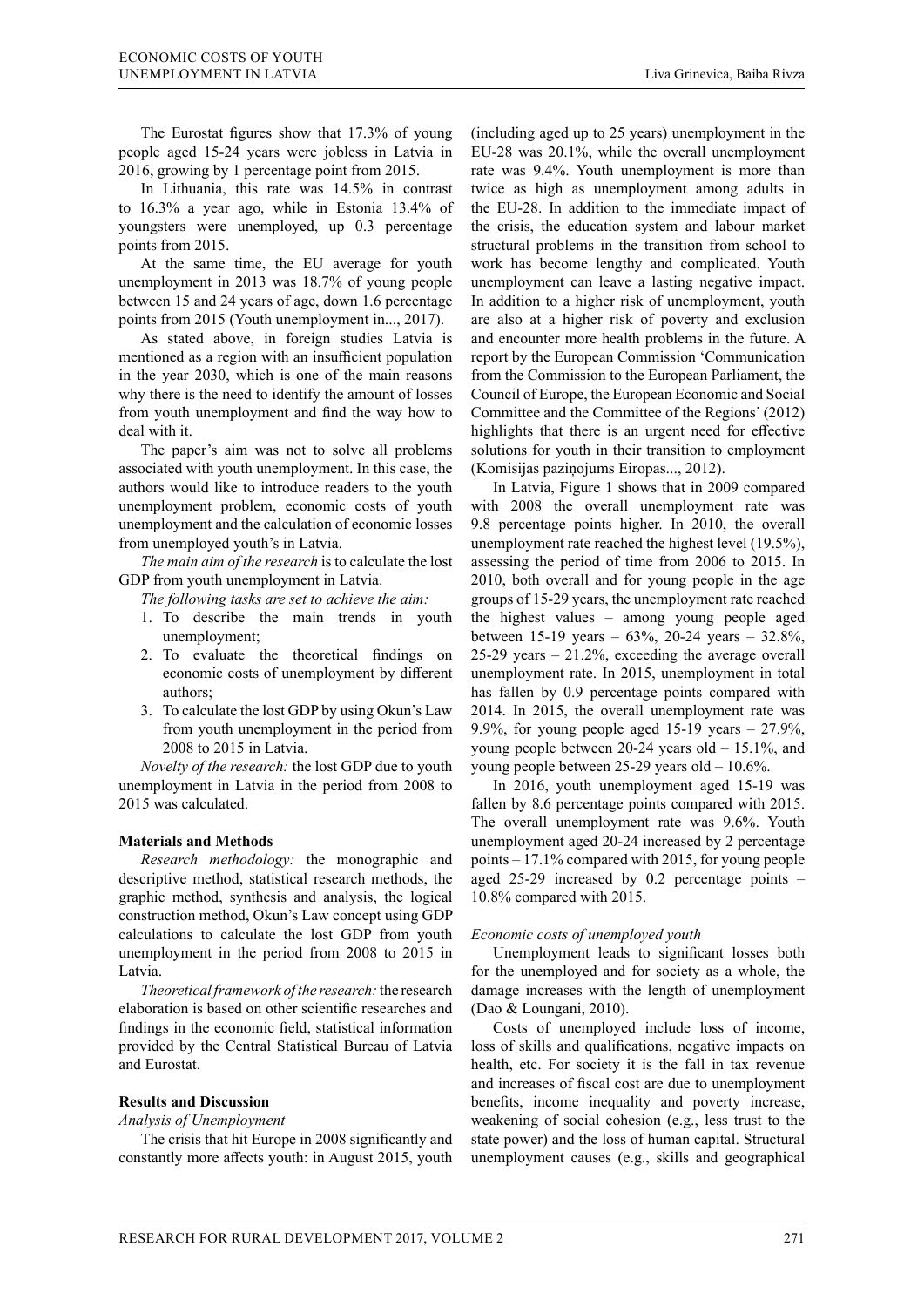

Source: data from the Central Statistical Bureau of Latvia.

Figure 1. Unemployment rate among young people for different age groups and overall in Latvia from 2006 to 2016 (%).

mobility) mismatch between labour supply and demand. One of the reasons is an ongoing price and wage rigidities. Unemployment creates significant losses to person and to the whole community (Augsts bezdarbs Latvijā...., 2010).

The costs of youth unemployment for individuals and the communities they live in is enormous. But youth unemployment also results in significant costs to the public purse. For all of the reasons above, youth unemployment translates into higher spending on benefits, lost income to the exchequer through tax receipts forgone, and higher spending on services such as the criminal justice system. For example, in England in 2012 research for the Commission found that youth unemployment is likely to cost the Exchequer approximately  $\pounds$  4.8 billion (more than the 2011-2012 budget for further education for 16- to 19-year-olds), and the wider economy  $£ 10.7$  billion in lost output:

- the total benefit bill for youth unemployment at its current levels is likely to be just under £ 4.2 billion;
- the total cost of youth unemployment at its current levels in terms of taxes foregone is likely to be just over £ 600 million;
- the total cost to the economy of youth unemployment at its current levels in terms of lost output is likely to be £ 10.7 billion (Youth Unemployment: the..., 2012).

However, because youth unemployment has a negative impact on young people's future prospects, its costs include not just those current costs outlined above, but future costs too (Youth Unemployment: the..., 2012).

In 2010, the Swedbank experts estimated that in Latvia case emigration would have very painful

consequences of structural unemployment. This would mean the increase of burden to the remaining labour force of Latvia, and the threat of social protection and the sustainability of the pension system - balance of the budget in such a case would be required in order to reduce social spending and/ or increase taxes. It might reduce the motivation to pay taxes and evasion of tax payment. Consequences of structural unemployment and emigration (especially highly skilled manpower drain) are slowdown of the potential impacts of economy. Labour resource is being depleted – if entrepreneurs want to increase production volume, they will be confronted with the labour shortages and the inability to find qualified employees (Augsts bezdarbs Latvijā...., 2010).

Losses for the state of unemployed young people can be approximated by calculating the unmanufactured volume of gross domestic product (GDP) (in the given year) by taking into account the proportion of the unemployed youth in number of employees.

The GDP is total volume of final products and services in the territory during the year. It is calculated using data of domestic production (at current and constant prices), expenditure (current and constant prices) and income (only current prices) (Iekšzemes kopprodukts Latvijā..., 2015).

Economic costs arise because economic resources are not fully exploited due to unemployment. The consequences are a decrease of the goods and services production, personal income and state budget revenues. However, the expenditure of the state budget is growing. Economic growth will be faster if employment will grow and unemployment will fall. However, in order to ensure a reduction of unemployment rate, it must comply with any other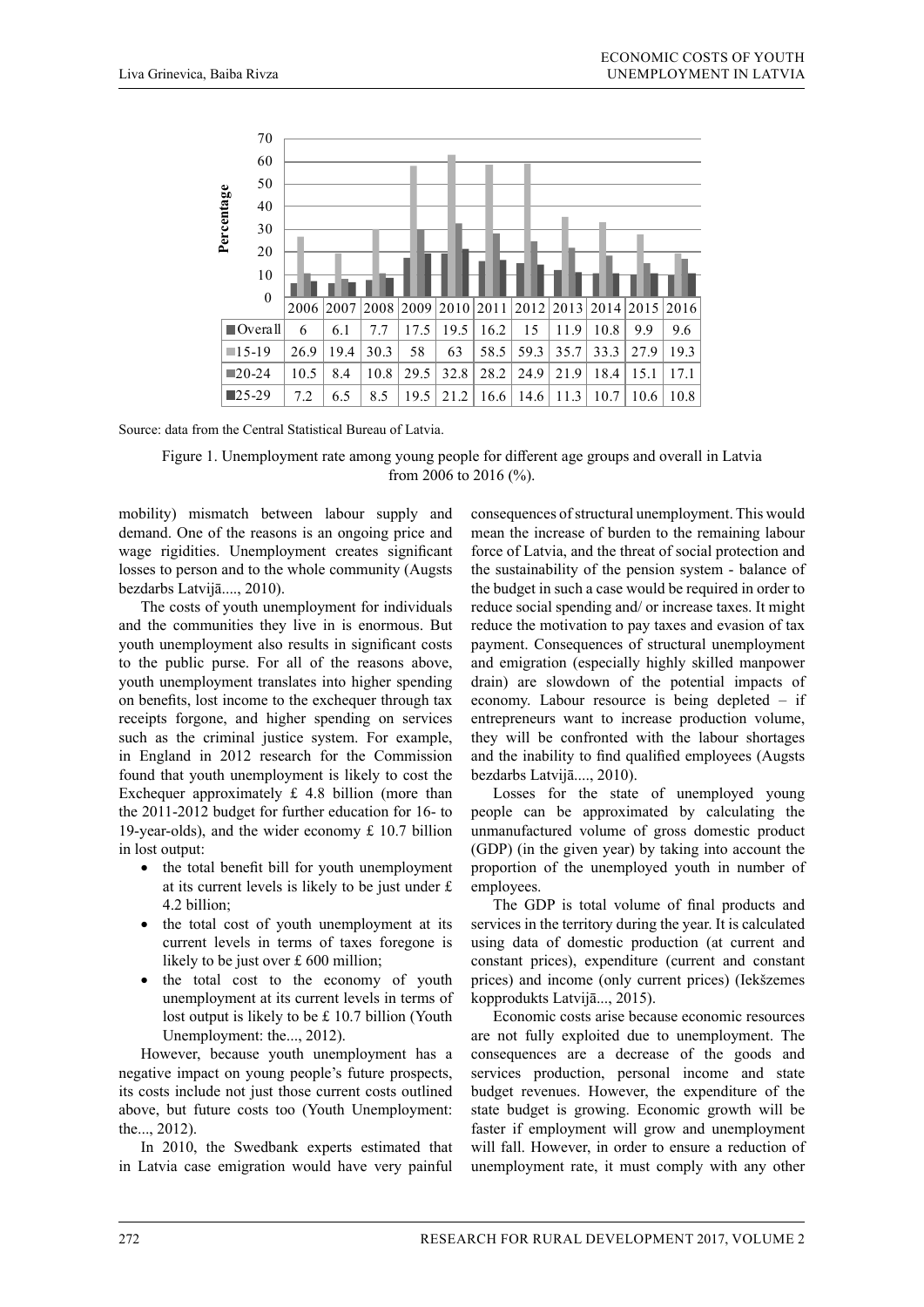relevant relationship -economic growth rate must be greater than the growth rate of annual potential GDP. The decline in unemployment is possible when the real GDP annual growth rate is higher than the potential growth rate of GDP (studies have shown that it represents average 3% per year). This means that real GDP will be greater than 3% (Bikse,  $2015$ ).  $\mathcal{L}_{\mathcal{A}}$  in order to ensure to ensure to ensure to ensure to ensure to ensure to ensure to ensure relevant relationship -economic growth rate mu

Real GDP growth of 2% above potential GDP provides a reduction in the unemployment rate by 1%. By contrast, real GDP decrease of 2% and increase unemployment level by 1% (Bikse, 2015).

If the actual unemployment rate compared with the previous year is constant, the real GDP growth rate is 3% per year. The following GDP growth is provided with population growth, capital accumulation and technological progress. If the unemployment rate compared with the previous year will increase of 1%, the real GDP will decrease per  $2%$ . The economic losses resulting from the cyclical unemployment is the additional production, which could produce every unemployed person if he was employed. Economists believe that because of unemployment or loses of unmanufactured actual output is the amount that should be produced to meet potential production if in the economy is natural unemployment. It shall be calculated as the difference between the potential GDP (which could produce) and real GDP – the actual output (the amount that is produced). In order to calculate the unmanufactured real GDP of unemployed, in the 1960s US economist Arthur Okun discovered the difference between the level of unemployment and the real GDP –  $1:2$  (Bikse, 2015).  $\mu$  and additional production, which could produce even

The coherence between the level of unemployment and unmanufactured GDP is expressed with Okun's Law: if the actual unemployment rate exceeds the natural unemployment rate of 1%, then produced GDP lags behind potential GDP about  $2 - 3$ %. Coefficient  $2 \overline{\phantom{a}}$  is determined empirically and for each country is different. This difference is in the interval  $2-3$  (Bikse, 2003; Adam etc., 1987).

 $\sum_{i=1}^{\infty}$  In accordance with the Okun's Law, the unmanufactured GDP as a result of the impact of unemployment, is calculated as a percentage of actual unemployment and percentage of natural unemployment in the country and the difference between these indicators are multiplied by 2 (in the range of  $2 - 3\%$ ). The size shall be multiplied by the annual potential GDP (Bikse, 2003).

Okun's Law can be expressed in the form that reflects the relationship between GDP and unemployment dynamics. If the actual unemployment rate against the previous year's unemployment level remains constant, then real gross domestic product will increase by 3% per year. Such increment rate of GDP growth is ensured by population growth, capital

accumulation, and scientific and technical progress (Bikse, 2003). population growth, capital accumulation, and umulation, and scientific and technical progr  $003$ ).

Arthur Okun has discovered the relationship between GDP and unemployment dynamics, as reflected in the formula: Arthur Okun has discovered the relationship

$$
\frac{Y_{t}Y_{t-1}}{Y_{t-1}}100 = 3-2(u_t - u_{t-1})
$$
 (1)

After which: After which:

 $Y_t$  – The actual production volume in a given year,  $Y_{t-1}$  – The actual production volume for the previous  $r,$ year,

 $u_t$  – The actual unemployment rate in a given year,  $u_{t-1}$  – The actual unemployment rate in the previous  $year$  (Bikse, 2003).

### *Calculation of youth unemployment economic losses*

To calculate the economic costs of youth unemployment, there was defined the base year when Latvia reached the full employment of resources, i.e., the potential level of production. It takes into account the year 2007 when the real GDP was 22'557.0 million EUR and full employment was reached.

According to calculations, the average annual real reached. GDP (GDP calculation used 2010 constant prices)  $\mu$  calculation used  $2010$  constant prices, growth should reach  $3\%$  (the calculation used a  $3\%$ <br>growth  $\Omega$ ilate  $2005$ ;  $\Omega$ ilate  $2015$ )  $p(\text{phase}, 2003, \text{phase}, 2013).$ rate) (Bikse, 2005; Bikse, 2015).

There was a calculated potential GDP in  $2008 - 76.6$ 2015, for example, in 2013 compared with 2007, the potential GDP should increase by 19.41% and in 2015 compared with 2007 it should increase by 26.67%.

Using the data from the Central Statistical 26.67%. Bureau of Latvia, the overall unemployment rate from  $2008 - 2015$  in Latvia was calculated as the difference between the actual and the natural unemployment rate.

For example, in 2013 the real unemployment rate was  $11.9\%$ .

Natural unemployment (an assumed rate) was 6%, based on the real GDP.

The difference between the real unemployment rate and the natural rate of unemployment:

 $11.9\% - 6\% = 5.9\%$ 

The lost GDP due to unemployment:  $5.9\% * 2\% =$ 11.8%

The lost GDP due to unemployment was calculated (11.8% \* potential GDP), which was 11.8% \* EUR 26934.23 million = EUR 3172.85 million.

Finally, there was calculated the proportion of unemployed young people (from 15 to 24 years old) in 2013, which was 17.9% (according to data of the Central Statistical Bureau of Latvia). The calculation assumed that youth contribution to the growth of GDP was not different from adult's contribution.

It was calculated what part of the GDP was not produced by youth.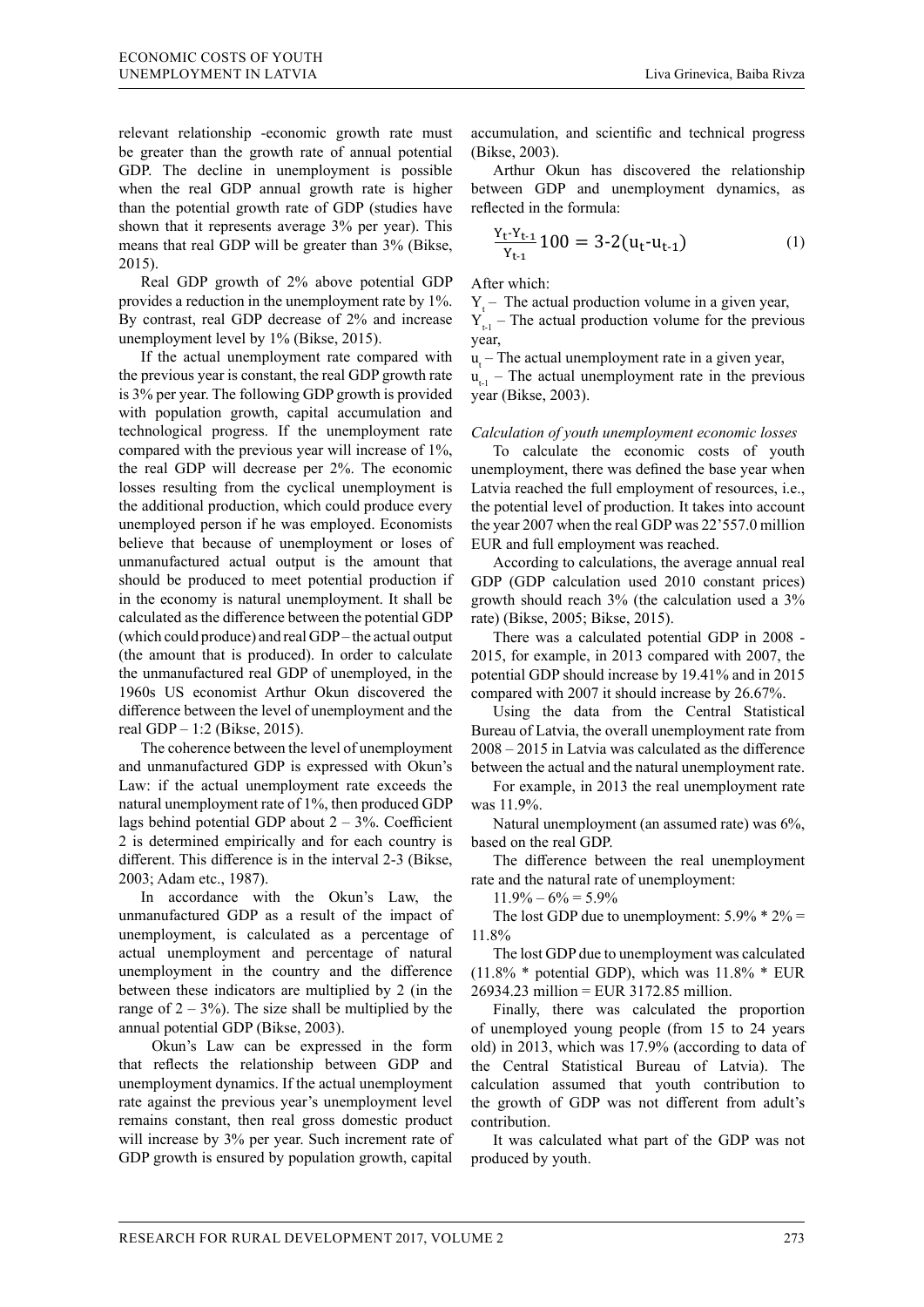Table 1

| Year | <b>Proportion of</b><br>unemployed<br>youth (from<br>15 to 24 years<br>old), $%$ | <b>Potential</b><br><b>GDP</b> with<br>3% growth<br>per year,<br>million EUR | <b>Potential</b><br><b>GDP</b><br>growth<br>from<br>$2007, \%$ | <b>GDP</b><br>growth<br>from 2007,<br>million<br><b>EUR</b> | <b>Lost GDP</b> due<br>to unemploy-<br>ment, million<br><b>EUR</b> | <b>Lost GDP</b><br>due to youth<br>unemploy-<br>ment, million<br><b>EUR</b> | <b>Lost GDP</b><br>due to youth<br>unemploy-ment<br>compared with<br>potential GDP,<br>$\frac{0}{0}$ |
|------|----------------------------------------------------------------------------------|------------------------------------------------------------------------------|----------------------------------------------------------------|-------------------------------------------------------------|--------------------------------------------------------------------|-----------------------------------------------------------------------------|------------------------------------------------------------------------------------------------------|
| 2007 |                                                                                  | 22557.00                                                                     |                                                                |                                                             |                                                                    |                                                                             |                                                                                                      |
| 2008 | 22                                                                               | 23233.71                                                                     | 3.00                                                           | 676.71                                                      | 1758.79                                                            | 386.93                                                                      | 1.67                                                                                                 |
| 2009 | 22.6                                                                             | 23930.72                                                                     | 5.91                                                           | 1373.72                                                     | 4159.16                                                            | 939.97                                                                      | 3.93                                                                                                 |
| 2010 | 20.6                                                                             | 24648.64                                                                     | 8.74                                                           | 2091.64                                                     | 4776.91                                                            | 984.04                                                                      | 3.99                                                                                                 |
| 2011 | 19.1                                                                             | 25388.10                                                                     | 11.49                                                          | 2831.10                                                     | 4082.41                                                            | 779.74                                                                      | 3.07                                                                                                 |
| 2012 | 18.6                                                                             | 26149.75                                                                     | 14.15                                                          | 3592.75                                                     | 3891.08                                                            | 723.74                                                                      | 2.77                                                                                                 |
| 2013 | 17.9                                                                             | 26934.24                                                                     | 19.41                                                          | 4377.24                                                     | 3172.85                                                            | 567.94                                                                      | 2.11                                                                                                 |
| 2014 | 15.7                                                                             | 27742.26                                                                     | 22.99                                                          | 5185.26                                                     | 2962.87                                                            | 465.17                                                                      | 1.68                                                                                                 |
| 2015 | 13.8                                                                             | 28574.53                                                                     | 26.68                                                          | 6017.53                                                     | 2794.59                                                            | 385.65                                                                      | 1.35                                                                                                 |

## **Calculated data on the lost GDP due to youth unemployment from 2008 to 2015**

Source: authors' construction based on data from the Central Statistical Bureau of Latvia.

For example, in 2013 the lost GDP due to youth unemployment was EUR 567.94 million, which was 11.2% of the potential GDP in 2013 (see Table 1).

As shown in Table 5, according to the above mentioned methodology, the greatest lost GDP due to youth unemployment was in 2010 – EUR 984.04 million and in 2009 – EUR 939.97 million.

In 2014, the lost GDP due to youth unemployment was estimated at EUR 465.17 million, and in 2015 it was smaller - EUR 385.65 million.

# **Conclusions**

Youth unemployment has a negative impact on youth development, health and professional career as well as on economic growth, productivity, the gross domestic product, and it increases economic costs for state, because there is more money to be paid on social benefits and less money coming in from taxes.

Based on the theoretical base, losses from unemployed youth were calculated as the lost GDP

# **References**

- 1. Adam, C., Fenton, P.R., & Larsen, F. (1987). Potential Output in Major Industrial Countries. In: *World Economic and Financial Surveys*, Staff Studies for the World Economic Outlook, The Research Department of the International Monetary Fund, pp. 1 – 14.
- 2. *Augsts bezdarbs Latvijā nolemtība vai izvēle?(High Unemployment in Latvia Fatality or Choice?)*(2010). A/S Swedbank. Retrieved February 5, 2017, from: https://www.swedbank.lv/files/analitiskie\_materiali/ swedbank petijums/Swedbank Petijums 2010 12 LV.pdf. (in Latvian).
- 3. Balan, M. (2014). Analysis of Unemployment among Young Individuals from Romania by Econometric Methods. In: *International Auditing & Risk Management,* No. 3 (35), pp. 90 – 97.
- 4. *Bezdarbnieki pa vecuma grupām un dzimuma (Unemployed by Age Group and Sex)* (2017). Retrieved February 13, 2017, from: http://data.csb.gov.lv/pxweb/lv/Sociala/Sociala\_ikgad\_nodarb/NB0250. px/?rxid=cdcb978c-22b0-416a-aacc-aa650d3e2ce0 (in Latvian).

of Latvia from 2008 to 2015. The losses in the above mentioned period were estimated at EUR 5233.18 billion.

Higher losses from youth unemployment were in 2010 – 990.14 million EUR and in 2009 – 946.46 million EUR.

In 2014 losses from youth unemployment decreased to 470.40 million EUR and in 2015 to 390.39 million EUR.

# **Acknowledgements**

The preparation of the paper was supported by the National Research Program 5.2. Economic Transformation, Smart Growth, Governance and Legal Framework for the State and Society for Sustainable Development – a New Approach to the Creation of a Sustainable Learning Community, Project EKOSOC-LV.